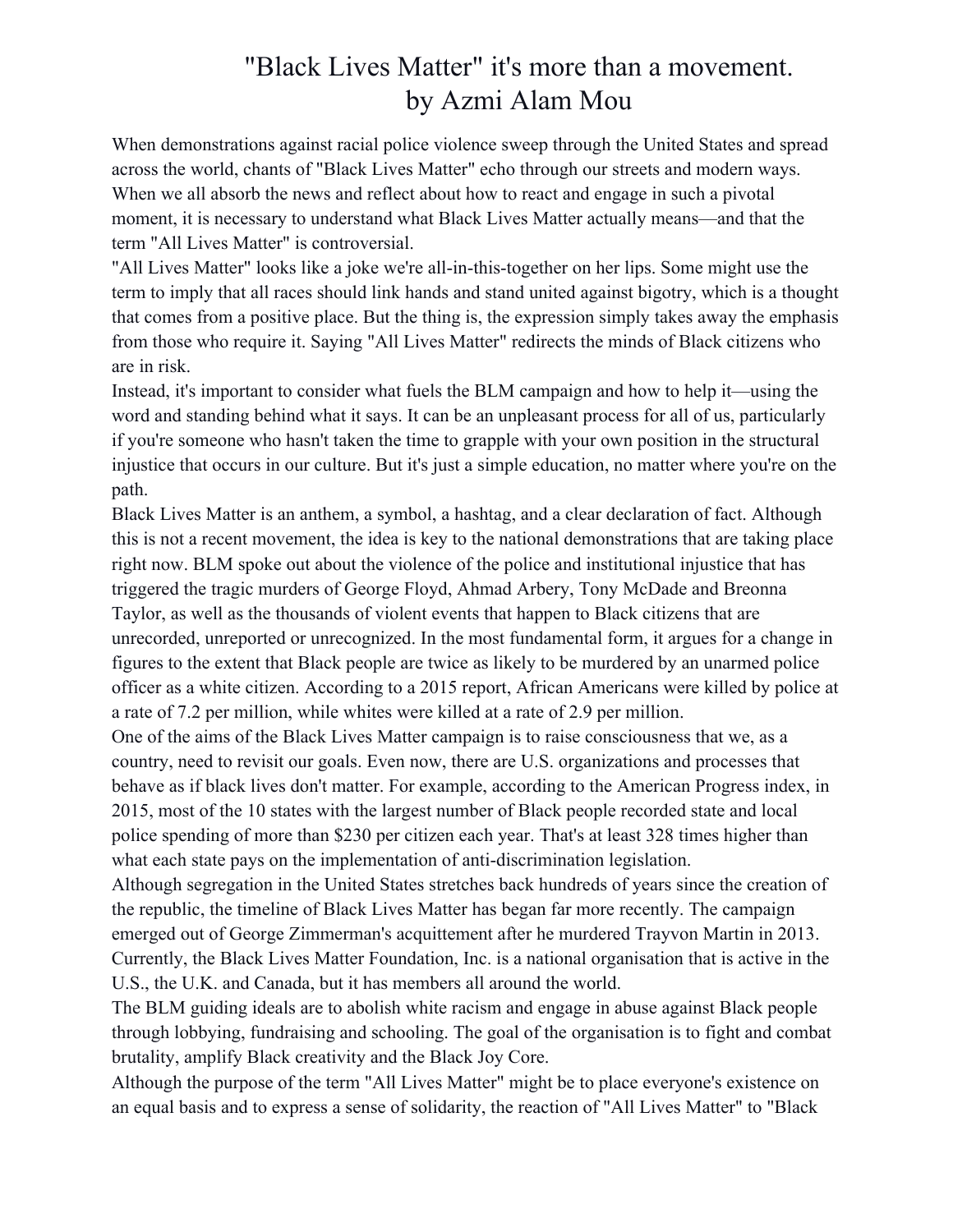Lives Matter" is often more divisive than unifying. That's how it eliminates and reduces the emphasis on abuse and injustice that Black people experience every day in this world. It's a normal answer to a community that focuses its experience on, "But what about all lives?" or, "Isn't my safety important, too?" But the fact is, Black Americans are overwhelmingly influenced by police brutality and systemic injustice in our country. Our whole societal system relies on whiteness as a norm. Asserting that "All Lives Matter" merely reaffirms—or at best ignores—that fact. Of course any life is precious, but not everyone's life is in danger because of the colour of their skin. Saying "Black Lives Matter" is not equal to saying that other lives don't matter, but simply that black lives can matter as much as white lives.

Alicia Garza, one of the founders of the #BlackLivesMatter trend, clarified in 2014 how vital Black life is a prerequisite for all life:

"Black Lives Matter doesn't imply that your existence isn't important - it implies that black lives, perceived as meaningless under white oppression, are important to your emancipation. Given the overwhelming effect of state brutality on Black bodies, we recognize that when Black citizens are free in this country, the benefits would be far-reaching and revolutionary for community as a whole. If we are willing to bring an end to the hyper-criminalization and sexualization of Black people and end the poverty, control and monitoring of Black people, any single individual in the world has a greater chance of becoming and remaining free. When Black people are free, they're all free."

Think of it this way: if you get into a car accident where one person gets a major head injury but the rest have a few scratches and bruises, the one whose life is at risk is the first concern when it comes to medical attention. It doesn't suggest paramedics won't support the remainder of the travelers, just the triage brings the worse case first. Or, to look at things in another way, if anyone is lighting the house on fire, you'd like firefighters to do something about it. Wouldn't you be angry if, instead, people were reminding you that "all houses matter equally," if yours were the one that burned?

For all of us who are dedicated to working towards equity for all people, it is necessary not just to see colour, but also to strive for a fair playing field. It's a tragic fact that Black experience in America isn't the same as non-Black experience, both seemingly limited and massively big. If you purchased adhesive bandages, pantyhose, or makeup, you know what the default color range is. Many offices and schools also ban or treat natural hairstyles as less "professional." More than half of African Americans still acknowledge witnessing ethnic inequality at work, from lower-rate interviews right up to salary and promotional inequalities. And the U.S. Equal Employment Opportunity Commission, which has been set up to combat sexism in the workplace, is too underfunded to react properly. In 2018, the EEOC received \$505 million for victims of prejudice, but the shortage of funding of the Department culminated in a backlog of almost 50,000 charges. Going around the globe is better for non-Black citizens in America, and it's a long time before we understand that. And then would we be able to work to repair things. The first phase in the battle against bigotry in our culture is listening, no matter who you are. It hurts to learn that you might have biases, particularly if you consider yourself an open minded